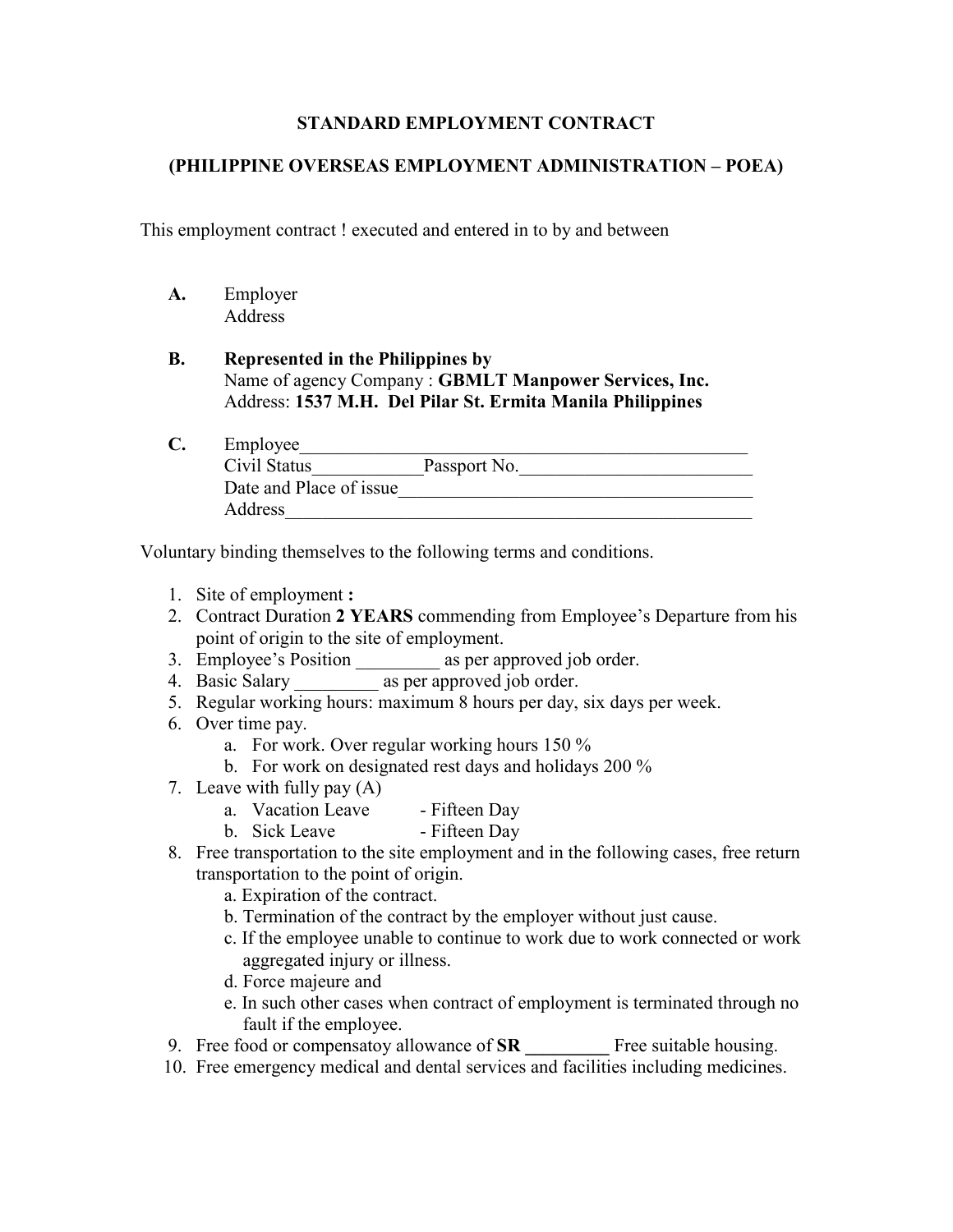- 11. Workmen compensation benefits for service connected illness or injuries or death in accordance with the pertinent laws of KSA.
- 12. In the event of death of employee during the terms of this agreement his remains and personal belongings shall be repatriated to the Philippines at the expense of the Employer. In case the repatriation of remain is not possible, the same way be disposed of upon prior approval of the employee's next of kin and or by the Philippine Embassy consulate nearest the jobsite.
- 13. The employee shall assist the employee in remitting a percentage of his salary through the proper banking channel or other means authorized by
- 14. Termination: Neither party may unilaterally cancel the contract except for legal, just and valid clause(s):
	- (a) Termination by Employer the Employer may terminate this Contract on grounds of closure or cessation of operation of the establishment/undertaking or due to retrenchment to prevent losses, by serving a written notice to the employee at least one (1) month before the intended date thereof of payment of separation/termination pay equivalent to one (1) month salary. The employer shall bear the repatriation expenses of the employee. The employer may also terminate the contract on the following just causes: serious misconduct willful disobedience of Employer's lawful orders, habitual neglect of duties, absenteeism, insubordination, revealing secrets of establishments, engaging in trade union activities, when Employee violate customs, traditions and laws of KSA and/or terms of this agreement. The Employee shall shoulder the repatriation expenses,
	- (b) Termination by the Employee the Employee may terminate this contract by serving (1) month in advance written notice to the Employer. If no notice served, the employee shall shoulder all; expenses relative to his repatriation back to his point of origin. The employee may also terminate this Contract without serving any notice to the employer for any of the following just causes: serious insult by
	- (c) The employer or his representative: commission of a crime/offence by the employer or his representative and violation of the terms and conditions of the employment contract by the Employer or his representative. Employer shall pay the repatriation expenses back to the Philippines.
	- (d) Termination due to illness: Either party may terminate the contract on the ground of illness, diseases or injury suffered by the employee. The employer shall shoulder the cost of repatriation.

15. Settlement of Disputes: all claims and complaints relative to the employment contract of the employee shall be settled in accordance with Company policies, rules and regulations. In case the employee contests the decision of the Employer, the matter shall be settled amicably with the participation of the Labor Attache or any authorized repetitive of the Philippine Embassy/Consulate nearest the site of employment. In case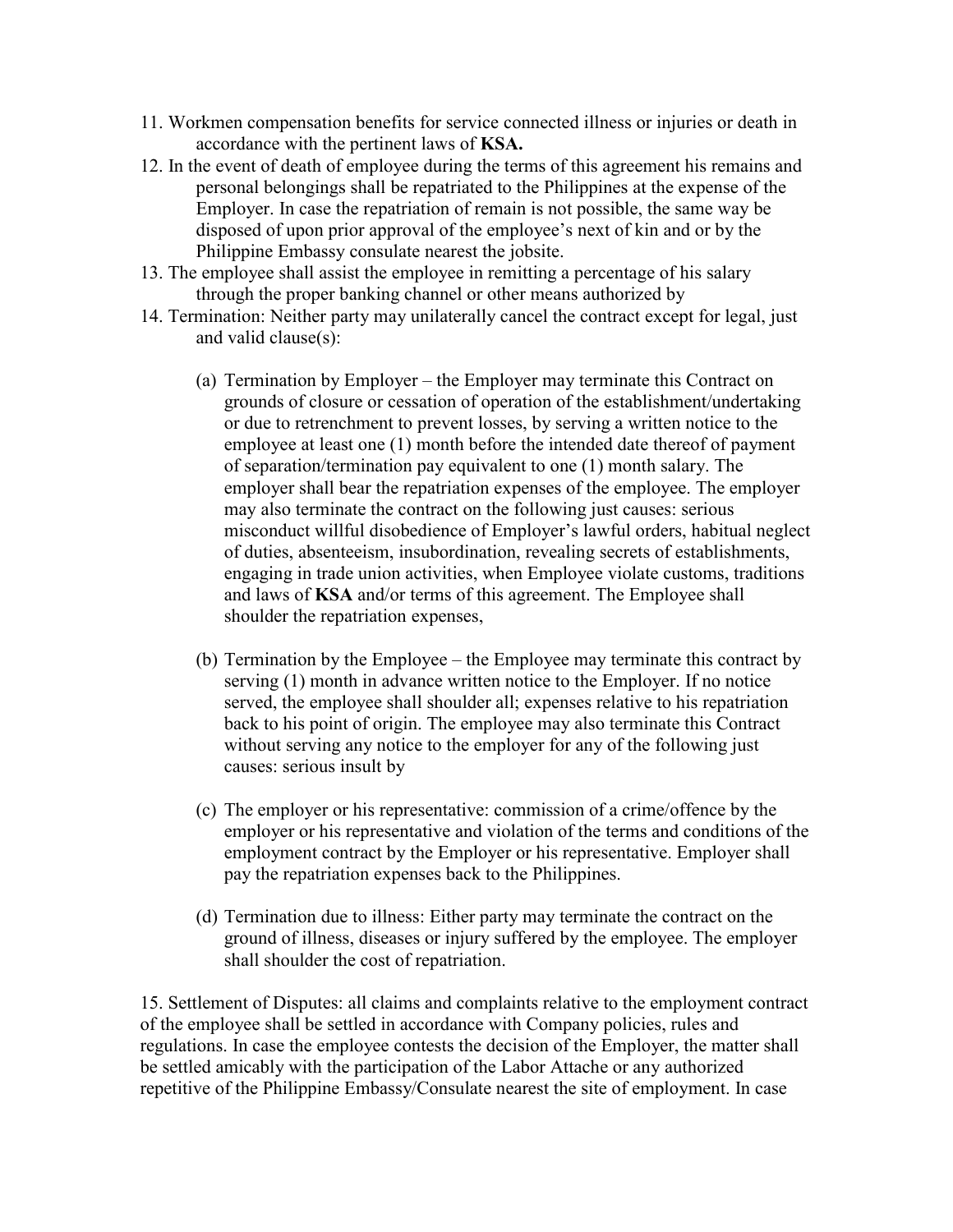the amicable settlement fails, the matter shall be submitted to the competent or appropriate government body in (host country) or in the Philippines if permissible by host country laws at the option of the complaining party.

16. The employee shall observed Employer's country and abide by the pertinent laws of the host country and respect its customs and tradition.

17. The liability of the principal/employer and the recruitment placement agency on any and all claims under this Rule shall be joint and solidary.

18. Applicable Law: Other terms and conditions not stated herein shall be governed by the Laws of Saudi Arabia or the Laws of Philippines which is not beneficial to the worker.

IN WITNESS WHEREOF, we hereby sign this contract this day of Manila, Philippines.

 $\mathcal{L}_\text{max}$  , and the contract of the contract of the contract of the contract of the contract of the contract of the contract of the contract of the contract of the contract of the contract of the contract of the contr Employee Employer

JOSEPHINE L. KADIR President GBMLT Manpower Services, Inc.

| Doc. No.           |  |
|--------------------|--|
| <b>Service No.</b> |  |
| <b>Series of</b>   |  |
| <b>O.R.</b> No.    |  |